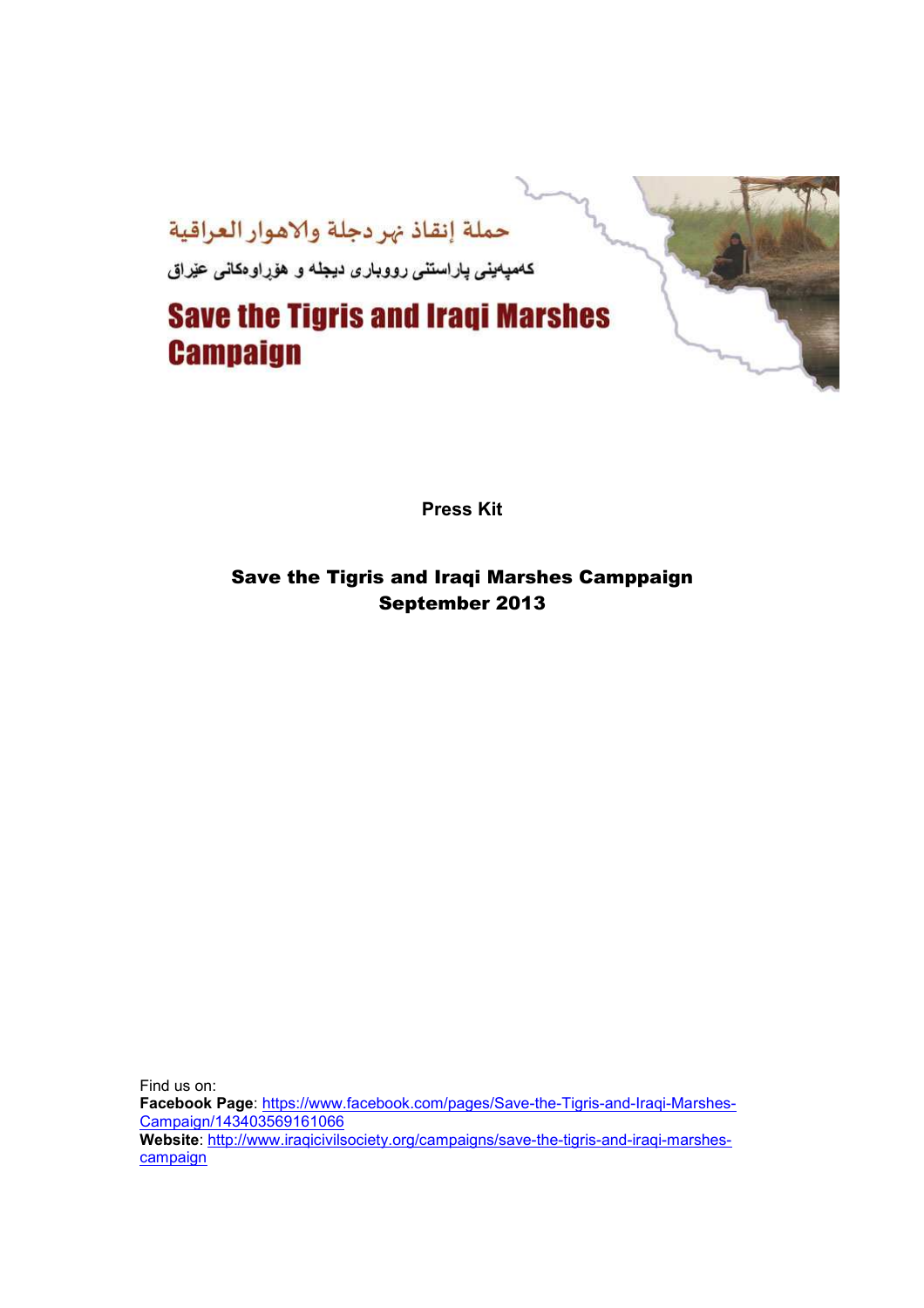

### **Content:**

- **(1) Rivers and Dams**
- **(2) The Ilisu Dam**
- **(3) Legal Considerations**
- **(4) Save the Tigris and Iraqi Marshes Campaign**
- **(5) Media Coverage**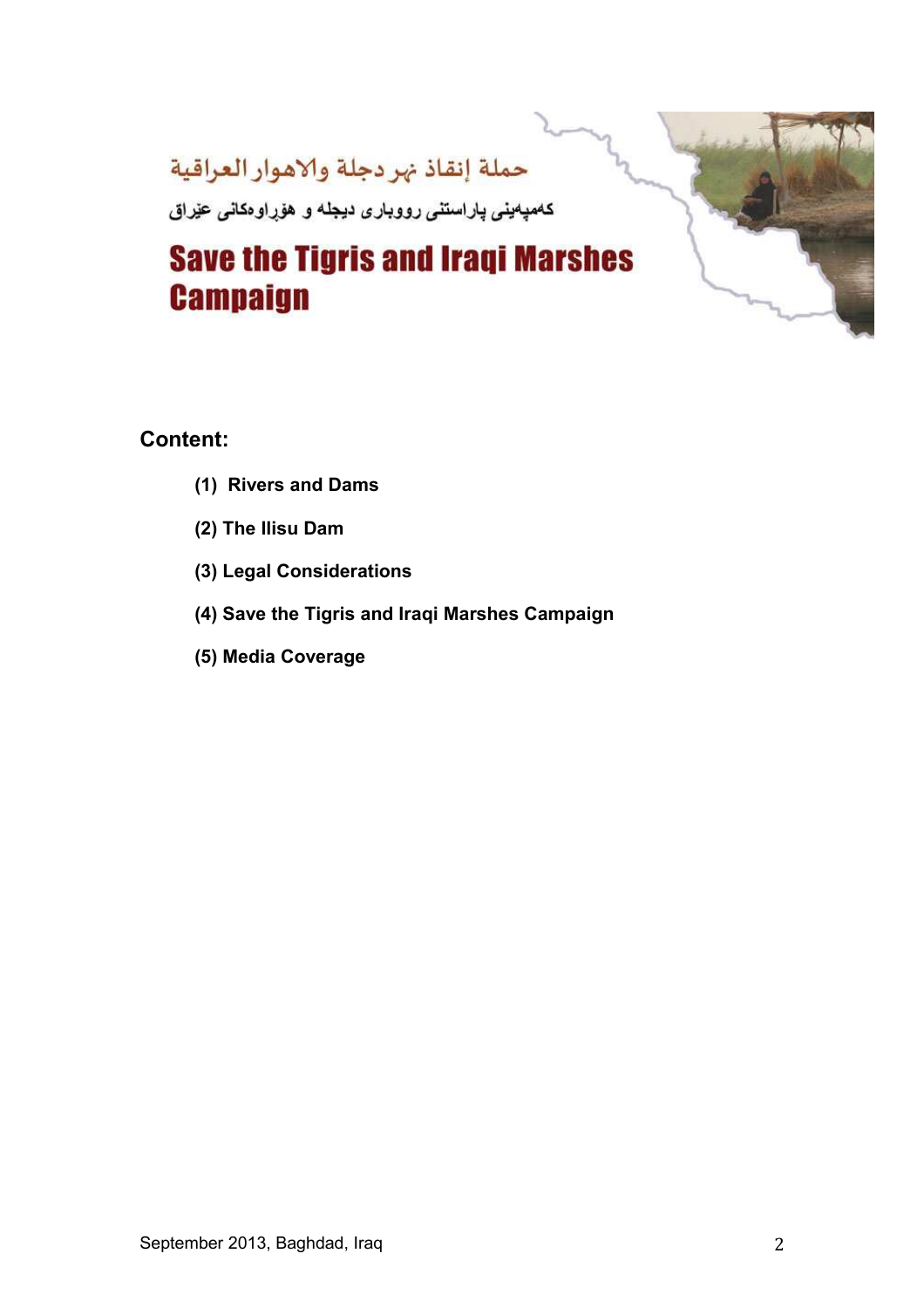# PRESS BRIEFING

### **Rivers and Dams**

The dam industry is trying to sell dam construction as a clean solution to our climate change challenges. In some of the world's last great free-flowing-river basins, such as the Amazon, the Mekong, the Congo, and the rivers of Patagonia, governments and industry are pushing forward with cascades of massive dams, all under the guise of clean energy. Dams emit 4% of the total green gas emissions; this figure is comparable to the carbon footprint of the aviation industry. Dams emit methane, which has 20 times more global warming potential than carbon dioxide.

Over 50,000 dams have been built on more than half of the world's major rivers. Freshwater ecosystems have lost 50 per cent of their populations, and over a third of remaining freshwater fish species are threatened with extinction. The negative impact of dams is not limited to wildlife as large-scale dams destroy cultural sites and the homes of tens of thousands of people.

In addition, dams are endangering our efforts to fight climate change by reducing water quality and quantity, drying up forests and wetlands, flooding productive land, and destroying fisheries. Dams fail to carry nutrients downstream in the watershed, resulting in more soil erosion, less percolation when it rains, more run off and increased desertification.

The Ilisu Dam in Turkey is an icon of the social, cultural and environmental cost of massive dams in Mesopotamia, the cradle of civilization. The legalities of its construction are questionable, but their impact on nature, culture and people is indisputable.

European companies are behind dam projects in developing countries. The Ilisu dam in Turkey involves a consortium that includes the Austrian corporation Andritz Hydro, which is also involved in Brazil's Belo Monte Dam and Laos Xayaburi dam.

They promote hydropower as a source of 'clean' energy. Yet scientific studies such as those by leading climate change scientist Philip Fearnside of the Amazon Research Institute (INPA), show many dams and reservoirs are a methane menace. Methane is a greenhouse gas 25 times more potent than carbon dioxide (CO2), contributing to global warming.

*"The river is the life-line of the eco-system, is like the veins in our organism that brings blood to the arteries, when you choke the arteries, you get a heart attack. Dams are like the choking arteries of the planet". Vandana Shiva*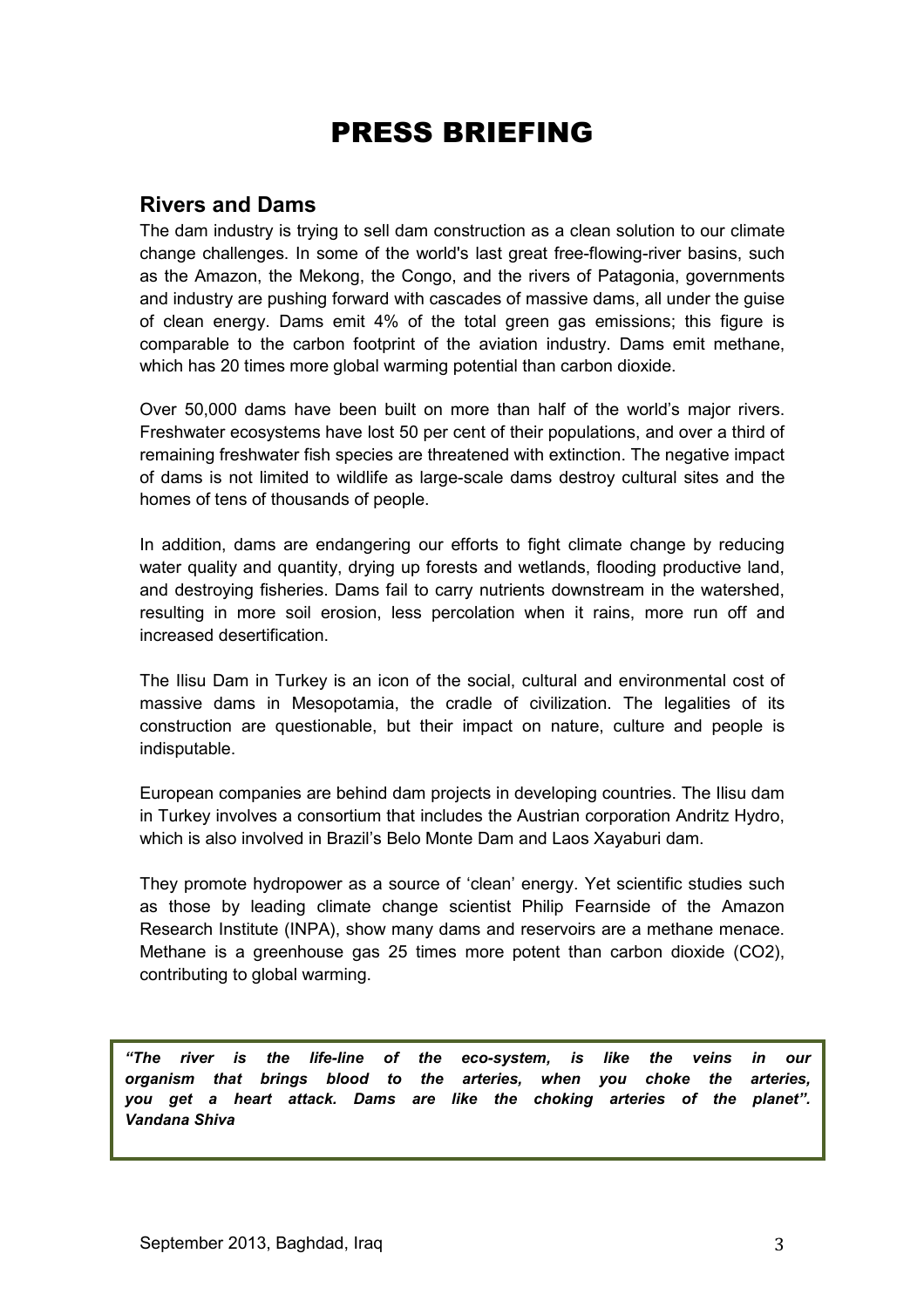### **The Ilisu Dam**

#### **FACT BOX: IMPACTS IN TURKEY**

#### **People**

- Involuntary displacement of over 78,000 people
- Destruction of the Kurd's most important cultural sites and consequently their social structure as a political tool to perpetuate injustice against them

#### **Nature**

- Turkey's last free-flowing river dammed
- Destruction of nesting and breeding grounds for an unknown number of plants and animals and dozens of endemic birds, mammal and aquatic species

#### **Culture**

- Flooding of the historical city of Hasankeyf, flooded which has been inhabited for 12,000 years and has been the seat of many empires
- Legacy of more than 20 cultures in Mesopotamia lost
- Destruction of more than 200 archeological sites and many ancient towns along a unique cultural mosaic that has endured for millenia

The Ilisu Dam forms part of one of the largest irrigation and hydropower projects worldwide, the South East Anatolian Project, known also as The GAP project . The Ilisu Dam would be the first on the Tigris River, the last free-flowing major river in Turkey. The Tigris Valley, with the ancient city of Hasankeyf at its center, is one of humanity's most valuable legacies in Mesopotamia. It laid the foundations of eastern and western civilization and hosts the legacy of more than 20 cultures. Settlement at Hasankeyf has persisted for 12,000 years.

The project was approved without an environmental impact assessment (EIA) or resettlement plan. In 2001 and 2005, after NGO pressure, EIAs were conducted for the ECA's in violation of Turkish law and have been criticized as deeply flawed by NGOs. The first consortium contracted to build the project withdrew in 2001, but was replaced by a second in 2004. This latter consortium has now also withdrawn, although a number of its individual companies remain in the project.

The dam would flood an area that meets nine out of 10 UNESCO World Heritage Site criteria, according to a report published by Istanbul University Professor Zeynep Ahunbay, also former President of ICOMOS Turkey. The Turkish government refuses to nominate the site for UNESCO protection.

Ilisu dam will result in the destruction of more than 200 archaeological sites and many ancient towns along with a unique cultural mosaic that has endured for millennia; it will require the involuntary resettlement of up to 78,000 people. The Turkish government says it seeks to develop this south east of Turkey, to create employment but in reality is using dam construction and water politics as a tool to destroy the Kurds' most important cultural sites and consequently their social structure.

Environmentally it will be a disaster as nesting and breeding grounds for an unknown number of plants and animals and dozens of endemic bird, mammal and aquatic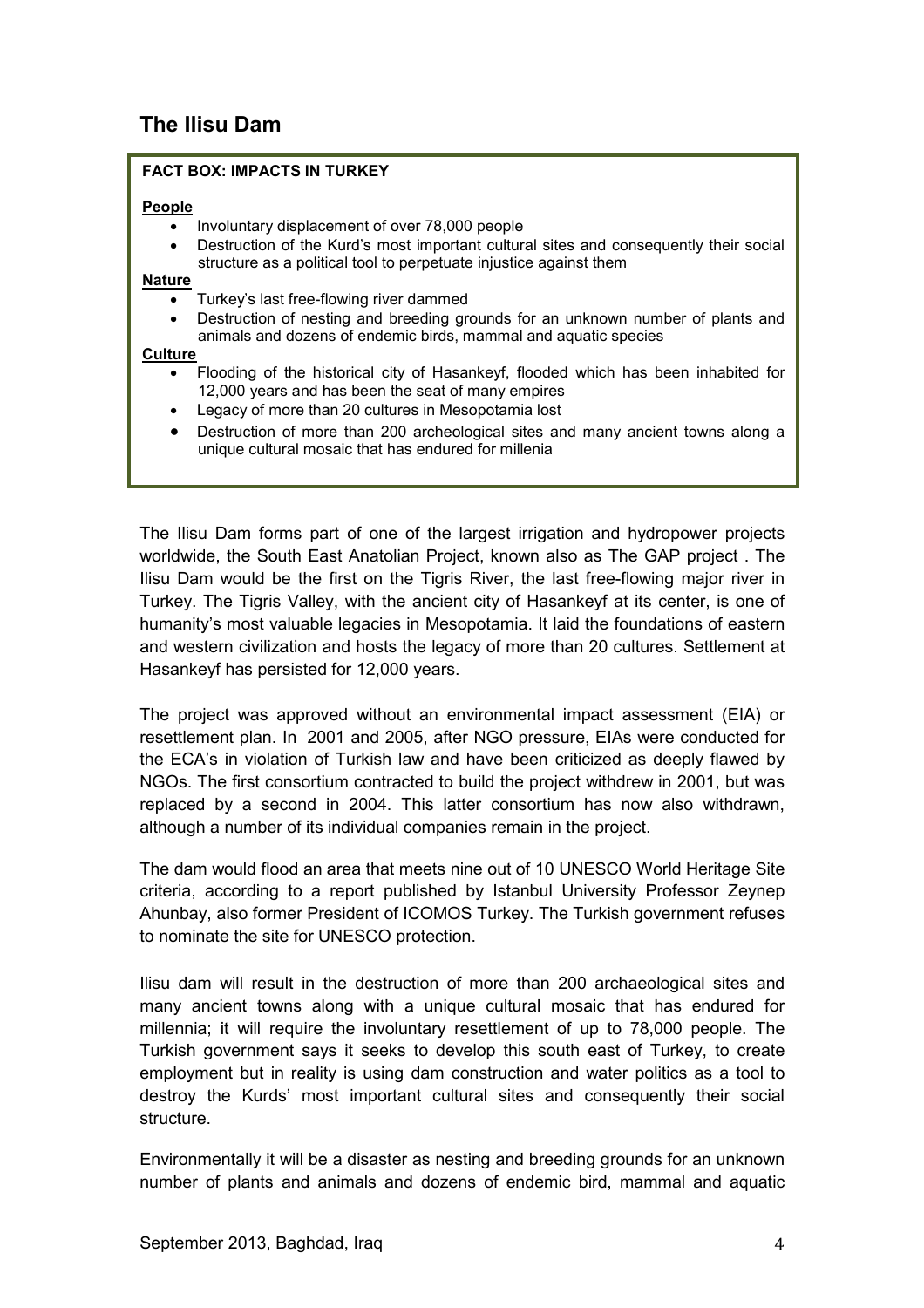species will be destroyed.

Turkey's civil society has been working against the construction of the Ilisu dam; they believe that Ilisu is a threat to the shared culture and heritage of the Tigris River. Ercan Ayboga form the Initiative to Keep Hasankeyf Alive and partner in the Save the Tigris campaign affirms, "We do not want the Ilisu dam to destroy the culture, nature, and society on the two sides of the border. The Tigris should be a means to develop a partnership between people of Iraq and Turkey, but Ilisu is a big threat to our relationship"

#### **FACT BOX: IMPACTS IN IRAQ**

#### **People**

- Iraqqi's right to water and Iraq water security is at risk, due to water scarcity and poor quality of water.
- Marsh Arab communities in Basra, Iraq, affected by water shortage
- Loss of about 40% of Iraq's good agricultural lands (about 696,000 Hec.) located along the reaches of the Tigris, which are a source of livelihoods to the people of Iraq.

#### **Nature**

• Restoration efforts of the Mesopotamian Marshes will be compromised **Culture**

• UNESCO has expressed grave concerns about the adverse impacts of Ilisu on Iraq's southern marshes due to decreased water flow. The dam will affect the integrity of the marshes, threatening their biodiversity, causing serious changes to the marshland ecosystem and deterioration of local water and soil quality. Efforts to have the marshland listed as a World Heritage Site would therefore be compromised.

The Ilisu dam has an additional transboundary element; Turkey shares the Tigris river basin with Syria and Iraq. When all dam projects are implemented, Turkey's total storage capacity in the Euphrates will reach 94.78 BCM (three times the river's average annual discharge at the Syrian/Iraqi border). On the Tigris the storage will reach 17.6 BCM (about the average annual flow at the Turkish/Iragi border).

Once the cradle of civilizations and agricultural haven, now Iraq's land has dried significantly mostly due to man-made causes. For the past 20 years upstream dams in the Euphrates have reduced Iraq's water income, and now the most important water lifeline in the country, the Tigris River, will be further reduced having catastrophic effects on the lives of Iraqis who suffer increased drought and loss of lands due to lack of water.



As the largest wetland in southwestern Asia, the marshes are the most important stopover for migratory birds flying from north-central Eurasia to Eastern Africa. They are home of numerous bird, mammal, amphibian and reptile species, many of which are globally threatened. The marshlands support fishery resources, which account for 60% of Iraq's fish catch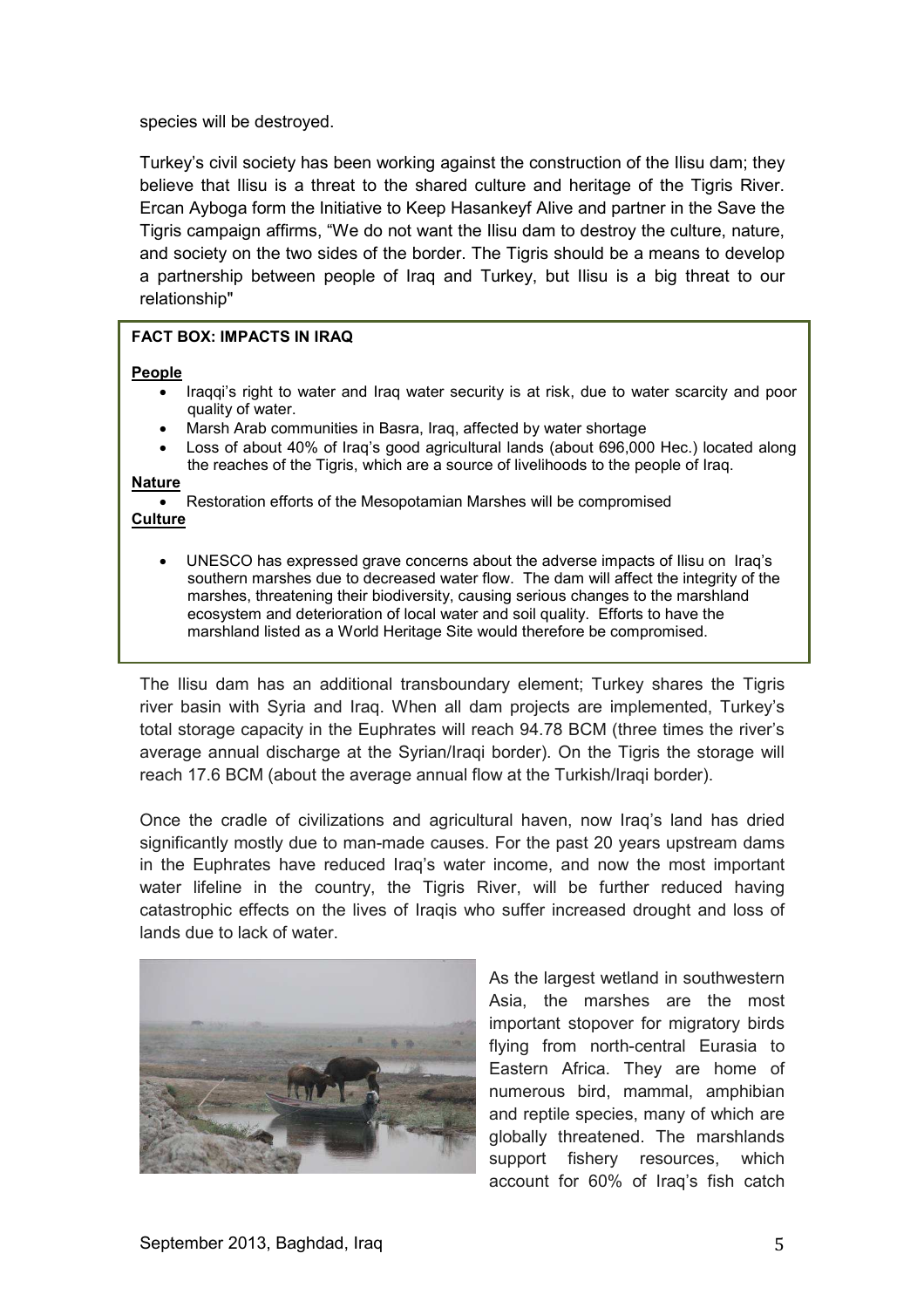and have shown a 50% decline due to extensive upstream damming and water diversion projects.

The Marsh Arabs have a close connection between the water and their culture, yet water availability is affected by geopolitics of the region. The restoration of the marshes depends on two key elements: the Marsh Arabs and water availability.

The Ilisu dam will cause further drought in a country that has been severely hit during 2007-2009. Other significant effects include the socio-economical, cultural and environmental impacts, water pollution, degradation of water quality, and loss of agricultural land. Iraq will loose up to 47% of its annual water income and about 40% of its agricultural lands and in turn decrease its agricultural output causing unemployment and subsequent displacement of Iraqi farmers.

Through projects like GAP, and Ilisu dam, Turkey is strengthening its economic, political and securing its hegemonic position and will have full control over Iraqi water resources, placing Iraq in a vulnerable political position. The dam construction offers a potential for escalation and international conflict over water resources, yet is ongoing despite advocacy efforts in Turkey, Iraq and internationally.



Work on the Ilisu dam continues in defiance of court rulings halting the dam, and the withdrawal of funding from European Credit Agencies in 2009 when the Turkish government failed to meet almost all the criteria to protect the environment, cultural heritage and local communities. The Turkish State Council ordered an immediate halt to dam construction on January 7 - the second time the government lost a case because the project lacks an EIA. This time again, the government wants to enact legislation that excludes the dam from an EIA requirement.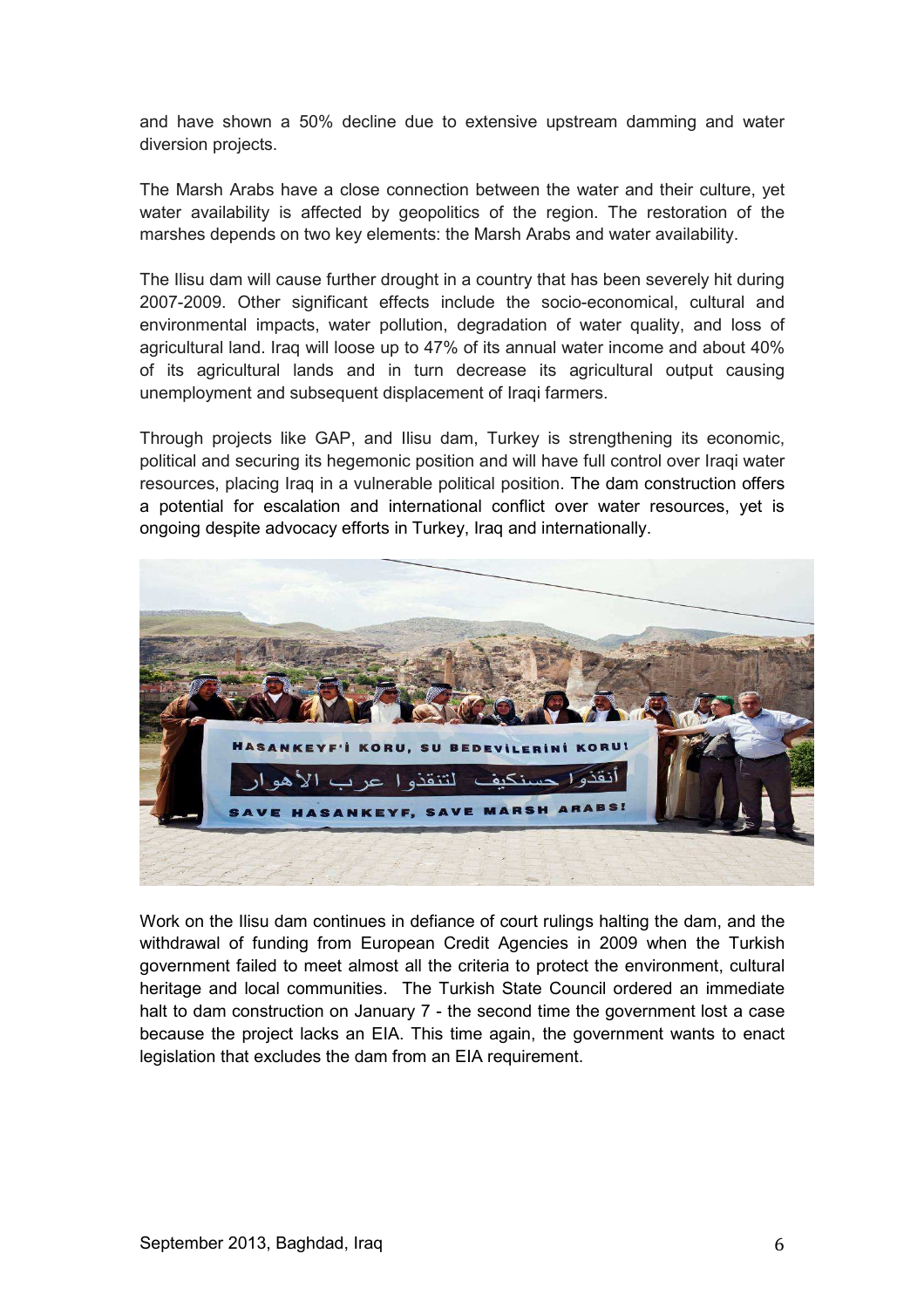# **LEGAL CONSIDERATIONS**

The Tigris River is the lifeline of Iraq, it is now being threatened by the construction of Ilisu dam within Turkey's GAP project in violation of international and Iraqi law. The Ilisu dam will cause adverse harm to neighboring states in contravention of Turkey's duty to prevent harm. In addition to the no harm principle, Turkey has failed to conduct a transboundary environmental impact assessment that is a threshold duty under international law and did not consult with the communities directly affected by the dam, which is also customary law. With its judgment of 2010 in the Pulp Mills case, the ICJ has recognized that prior assessment of transboundary impacts is a requirement of international law where there is a risk that a proposed industrial activity may have a significant transboundary impact. States also have a related duty to act on behalf of their citizens to redress and remedy the environmental and human rights harms experienced by their citizens, irrespective of where such harms originate. Accordingly, the Iraqi government should hold Turkey accountable to its international legal obligations.

Not only Turkey has violated international law, but it has failed to comply with general bilateral agreements signed by Iraq and Turkey. Turkey has engaged in bilateral agreements with Iraq on the use of shared watercourses, like the 1946 Treaty of Friendship and Neighbourly Relations states that the government of Turkey agrees to inform Iraq of any projects in order to render such projects to serve the interests of both Turkey and Iraq. Even, if there were no such treaties between the two countries, that does not excuse Turkey from its international obligations.

Private companies and banks should be held accountable for their engagement in projects that fail to comply with international law and violate human rights. These European companies, specifically the Austrian company Andritz has continued to provide services and products despite being advised of the human rights and environmental harms resulting from the project, the controversial nature of the dam and despite previous consortiums having been dissolved due to potential human rights violations. Iraqi law provides for the possibility to proceed legally against any private/public entity that causes harm.

**The Ilisu dam case has not been resolved, and it is the responsibility of Iraq to deal with it wisely as the consequences of not doing so would mean giving Turkey a free ticket with respect to the construction of other dams on the Tigris River, that could result in a disaster to Iraq's economic development.**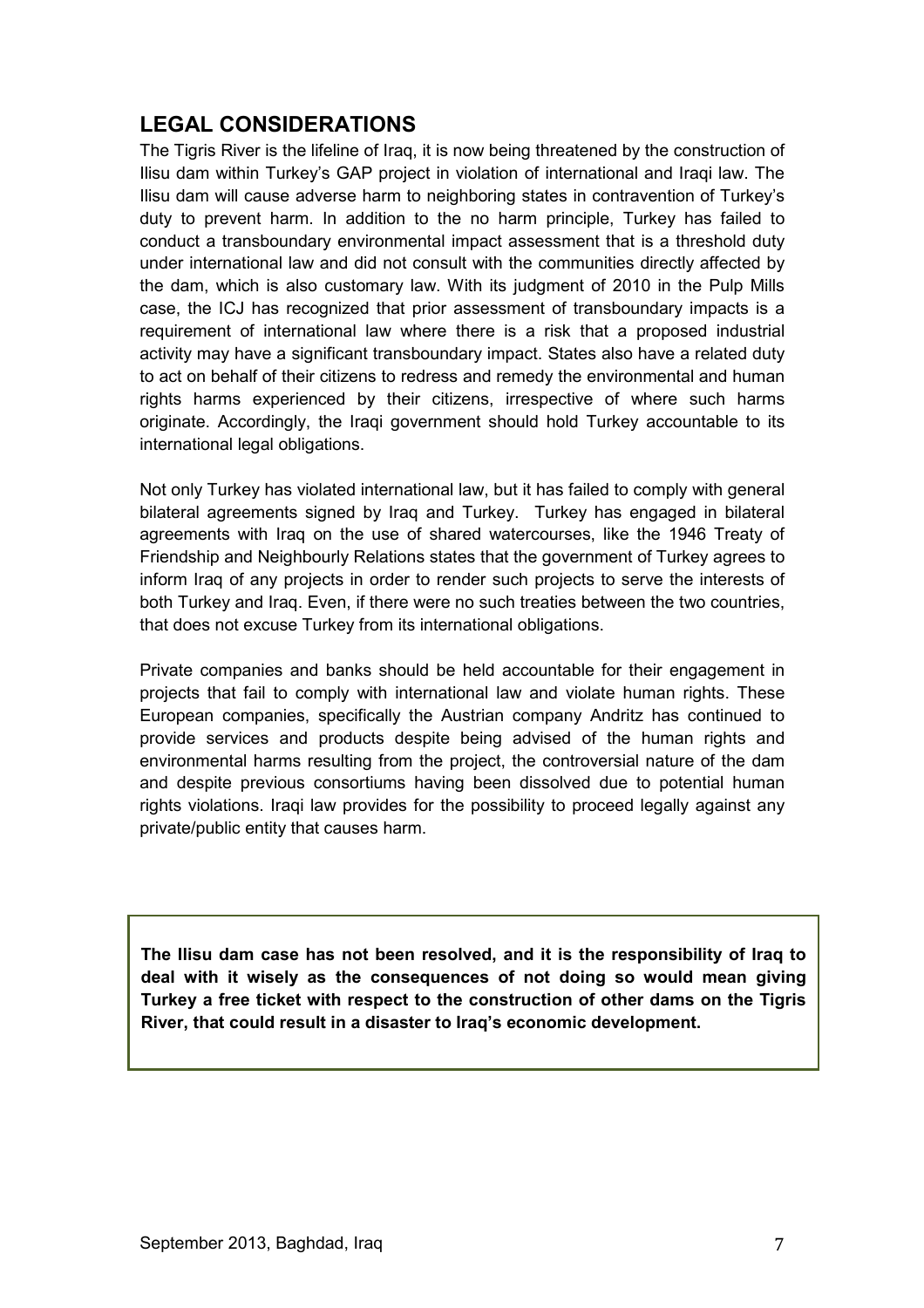# **SAVE THE TIGRIS AND IRAQI MARSHES CAMPAIGN**

Save the Tigris Campaign is a regional advocacy campaign with partners in Turkey, Iraq, and internationally that works to raise awareness about the economic and environmental impacts of the Ilisu dam on Turkey and Iraq. The coalition includes 7 national and international organisations from Turkey, Iraq, Italy, Germany and the UK.

**Save the Tigris and the Iraqi Marshes** is an advocacy campaign that was started in March 2012 by a coalition of civil society organizations from Iraq, Turkey. The campaign is part of an international effort to Save the World Heritage on the Tigris River from the impacts of the Ilisu Dam, a hydroelectric project being constructed on the Tigris River by the Turkish government.

The campaign seeks to link groups and movements concerned with the adverse impacts of dams and other development projects on the Tigris and Euphrates. We advocate for policies that secure the sustainable and equitable use of water for all who live in the region and we oppose the privatization and commodification of water supplies and natural resources.

Save the Tigris Campaign is part of a global solidarity movement of dam-affected communities. The coalition aims to draw attention to the negative impact of largescale dams on Iraq and Turkey's nature, culture and people, and we advocate the Iraqi government to negotiate a sustainable transboundary water agreement between riparian states on the Euphrates-Tigris River basin.

The initial focus of the campaign is the protection of Hasankeyf, one of the worldwide ancient settlements located in the mainly Kurdish southeast Turkey, and the Mesopotamian Marshlands in southern Iraq. The campaign works to draw attention to the negative impact of the Ilisu Dam and other dams on the Mesopotamian heritage both in Turkey as well as in Iraq and to develop advocacy and awareness activities that involve all relevant actors: local communities; civil society organizations; media; national and local institutions; associations of experts and intellectuals; research centers; universities and others.

The Save the Tigris Campaign had events in Tunis, Jordan and participated in global solidarity with Ilisu dam affected communities in Turkey. The campaign had several awareness lectures in Basra, Amara, Missan, Dhi Qar and Suleimaniya, Iraq with speakers from academia, civil society and international activists.

For more information:

http://www.iraqicivilsociety.org/campaigns/save-the-tigris-and-iraqi-marshescampaign